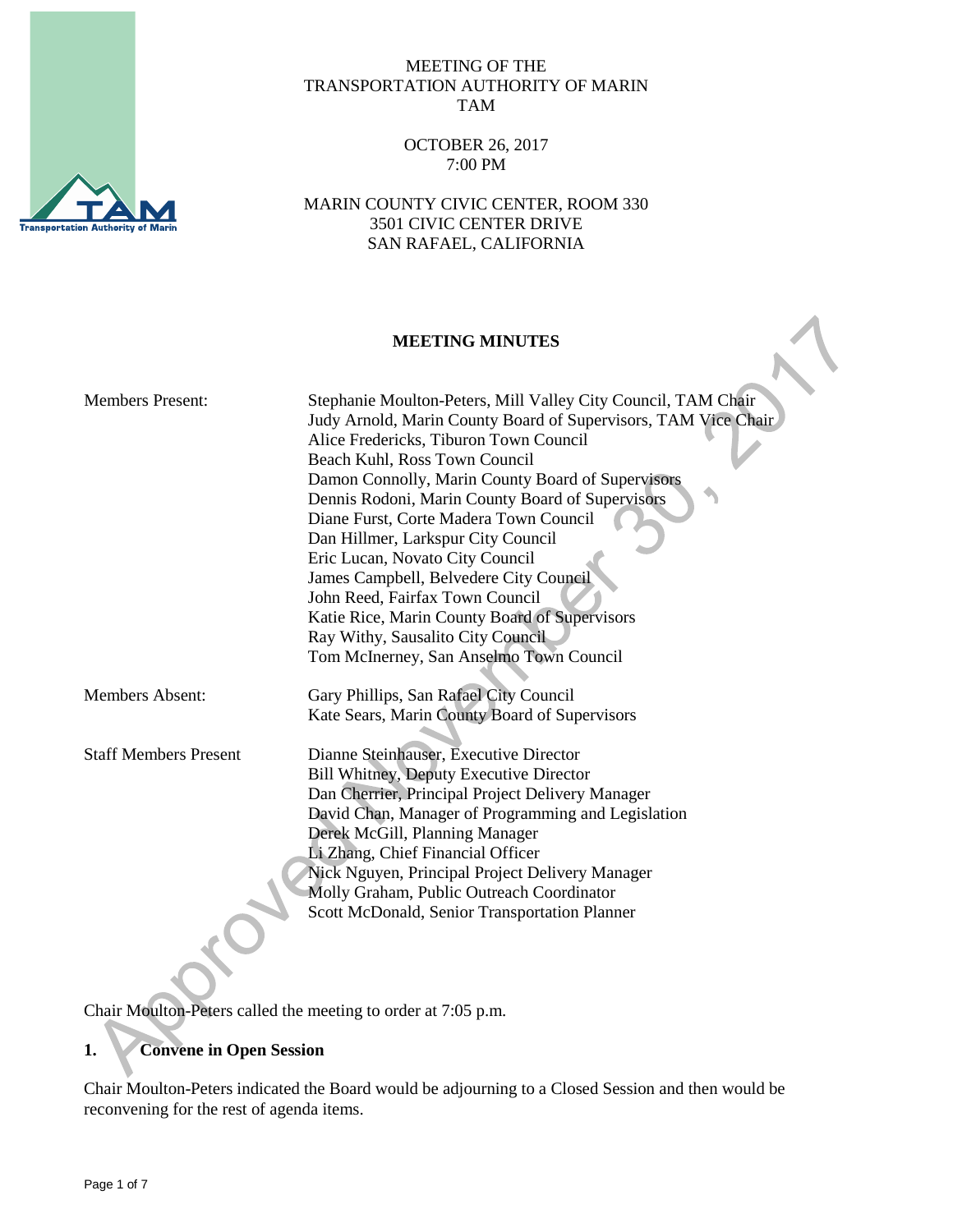#### **2. Adjourn to Closed Session**

Conference with Legal Counsel – Anticipated Litigation – Significant Exposure to Litigation There is significant exposure to litigation against the Agency pursuant to Government Code section 54956.9(d)(2) Number of Cases: 1

#### **3. Reconvene in Open Session –** Announcement

The Board reconvened in Open Session at 7:25 p.m. and Chair Moulton-Peters noted that a closed session was held, but the report and discussion of the item would occur later in the meeting. She also asked for a motion and a second to change the agenda order slightly and move Item #12 right after Item #10.

Vice Chair Arnold moved to change the agenda order and move Item #12 just after Item #10. Commissioner Furst seconded the motion, which was unanimously approved.

#### **4. Chair's Report** (Discussion)

Chair Moulton-Peters gave a brief report on the many wildfires that have been and continue to be a threat in many areas in the region. She mentioned the heroic efforts of the many agencies and volunteers that have worked so hard to defeat the fires. She also acknowledged the challenges still ahead in the rebuilding that will be necessary.

She announced as well the upcoming ribbon-cutting, "Meet Me on Miller" road improvement celebration on Saturday, November 4<sup>th</sup>, along Miller Avenue in Mill Valley, and she shared a flyer with further details of the event.

### **5. Commissioner Matters Not on the Agenda** (Discussion)

There were none.

### **6. Executive Director's Report** (Discussion)

Executive Director (ED) Dianne Steinhauser commented on the written report included as part of the supplemental packet on the dais and on the agenda table for the public. She gave an overview of some upcoming activities – three projects are in construction and progressing - the Almonte Shoreline bikeway, improvements on E. Sir Francis Drake Blvd. in Larkspur, and the Marin-Sonoma Narrows (MSN); projects that TAM is designing and managing,improvements in connection with the approaches to the San Rafael Bridge at the Bellam off-ramp and adding another lane through the signal, design underway thru Board approved OBAG [One Bay Area Grant] funding for completion of the Marin-Sonoma Narrows, continued work on the I-580/Hwy-101 connector specifically outreach to the surrounding neighborhoods, and continued work on the North-South Greenway multi-use paths in the Larkspur/ Corte Madera area ); and she concluded with information about ongoing projects/programs such as the new Strategic Vision Plan, a new employer-employee outreach campaign to share information with commuters about alternative modes of transportation, updated information on how the Lyft service is working in terms of providing first/last mile passengers from SMART, bike plan updates all around Marin, update on San Rafael's community-based transportation plans, and a comprehensive report on the work of the Expenditure Plan Advisory Committee.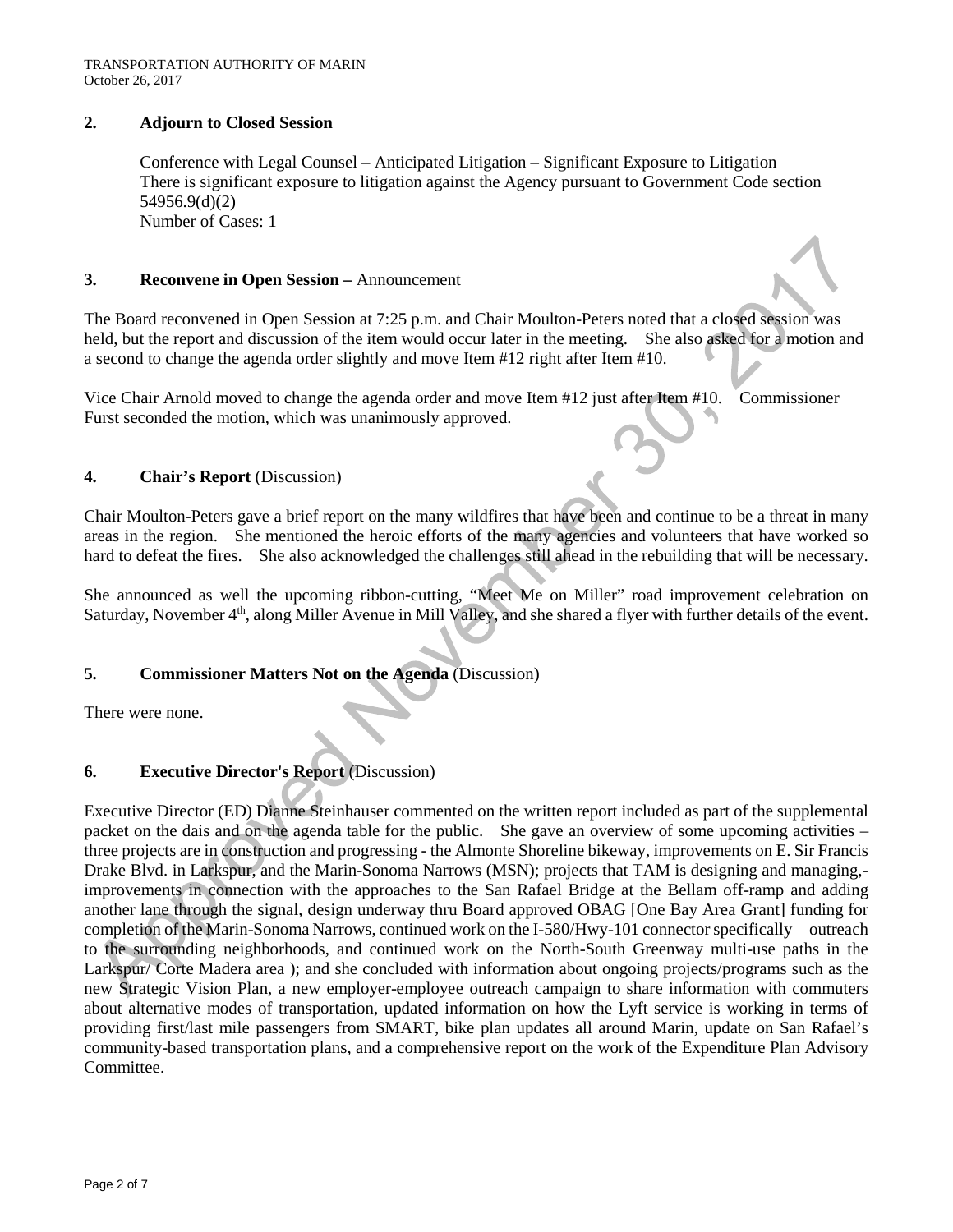ED Steinhauser also discussed dates of the Board meetings for November and December noting that the dates had changed to November 30 and December 11.

a. Richmond – San Rafael Bridge Third Lane and Multi-Use Path Report

ED Steinhauser confirmed that the opening of the third lane is still expected to be the end of December this year. She acknowledged ongoing traffic issues especially during this, the busiest time of year. Chair Moulton-Peters asked why that was so, which ED Steinhauser explained. She noted a number of factors including that schools are in session, the strong economy currently underway, and more people may be choosing to drive rather than bike due to the approaching winter weather.

There was no public comment on the Executive Director Report.

### **7. Commissioner Reports** (Discussion)

a. Metropolitan Transportation Commission (MTC) Report

Commissioner Connolly discussed at length MTC's reaction to TAM's position to not condition state gas tax transportation funding based on housing production. He reviewed the revised provisions that were presented as an alternative due to the broad dissatisfaction of MTC member agencies and also commented on the issues that remain for TAM as well as new concerns with some of the new requirements. He indicated it will be a difficult issue to resolve and likely won't be settled for perhaps another year, and there could be strong opposition to TAM's requests.

b. Marin Transit Report

Commissioner Rice reported that Marin Transit just released its Draft Short-Range Transit Plan (SRTP), its goals specifically a10-year plan that could outlive TAM if there is no extension to the Measure A sales tax, and its conservative and sound projections. She noted that Marin Transit will have a public hearing on the matter on November 20 followed by a presentation to the TAM Board for action at a future meeting.

Commissioner Rice also reviewed ridership and route performance statistics, which although there is a decline in ridership, she pointed out that MT has made revisions to their routes resulting in fewer transfers, as well as changes to how they count passengers with no new or expanded service

c. SMART

Vice Chair Arnold discussed a letter written by Friends of SMART to the chair of the Highway 37 Policy Committee asking that plans specifically show the use of the right-of-way for passenger rail service. She indicated it will be discussed at the upcoming SMART Board, and she requested that TAM take no action on the issue tonight.

# **8. Open Time for Public Expression**

Cindy Winter, Greenbrae, commented on a letter regarding the North-South Greenway she had sent for distribution to the Board. She noted she had since talked with the project manager who said there was additional information she had not known. She will revise the letter accordingly.

Ms. Winter also expressed appreciation for the report on Marin Transit given by Commissioner Rice, specifically because of the information on transit decline. She noted that a professor from UC Berkeley has recently raised the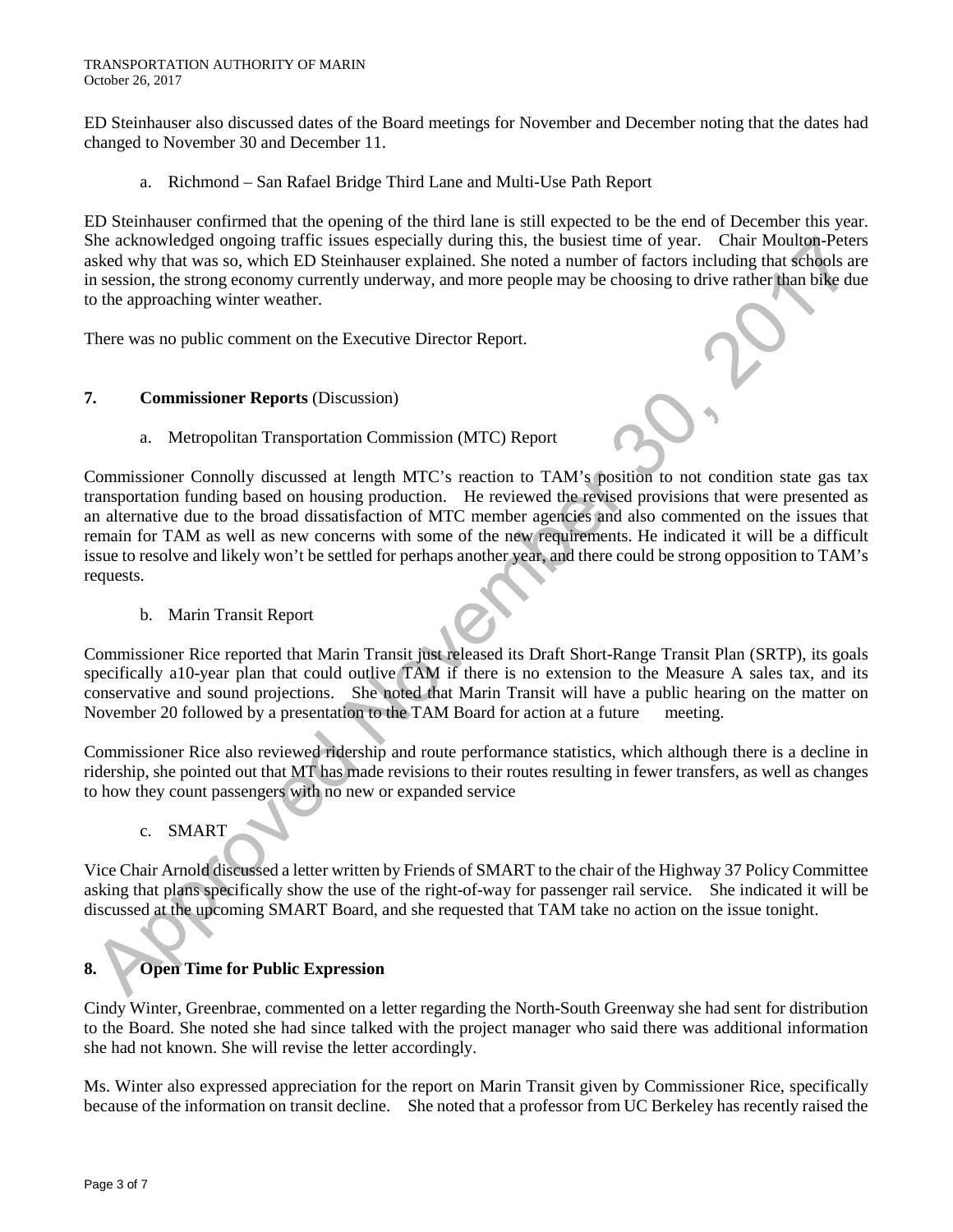possibility that the decline in the use of public transit was perhaps due to the increased use of rideshare. She suggested that ED Steinhauser contact the professor for more information.

#### **9. CONSENT CALENDAR** (Action)

- a. Approve TAM Board Minutes of September 28, 2017
- b. Budget Increase for the TAM Junction Project.
- c. Programming of 2017 TFCA and TDA Article 3 Funds
- d. Acceptance of the FY2017-18 First Quarter Financial Report and Proposed Budget Amendments
- e. Allocate Transportation Sales Tax (Measure A) Interest Funds to Marin Transit for the Ferry "Wave Shuttle" Connector

Regarding the Board Minutes of September 28, 2017, Commissioner Fredericks clarified comments she made that were mentioned on page 9 of the Board packet, last paragraph, second sentence. She suggested it be worded, *"She expressed it seems that state legislators want to support affordable housing policies without enacting legislation that would help local jurisdictions overcome many of the constraints over which they have no control."*

Commissioner Arnold moved to approve the Consent Calendar with the correction to the Minutes. Commissioner Lucan seconded the motion, which was approved unanimously.

#### **10. Review and Accept the TAM and LGS/RGS Separation Action Plan and Provide Comments on the Draft TAM Human Resources Policies and Procedure Manual** (Action)

ED Steinhauser introduced the item which recommended that 1) the TAM Board reviews and accepts the TAM and Local Government Services (LGS)/Regional Government Services (RGS) Separation Action Plan; and 2) The TAM Board reviews and provides comments on the Draft TAM Human Resources Policies and Procedures Manual. Any comments/edits received will be incorporated into the final document, which will be brought back to the Board for adoption.

She expressed the hope that the actions on this Item and Item #12 would be successful in resolving the issues that have arisen as TAM has endeavored to separate from LGS and become a separate, independent employer. She explained, as well, the purpose and makeup of the HR Ad Hoc Committee, which is providing oversight of the process, and she thanked them for their work.

ED Steinhauser added that this report is intended as an overview of the process, and expressed the hope that the separation process will be finished by the end of this year. She also indicated that Chief Financial Officer Li Zhang would present the staff report.

Ms. Zhang echoed ED Steinhauser in thanking the Ad Hoc Committee, County Counsel Brian Case, and consultant Terry Matsumoto for all their assistance, as well. She acknowledged the many steps still remaining that need to be completed before TAM achieves its goal of becoming its own employer under CalPERS. She reviewed background information, a summary of action items, the process thus far and timeline for each remaining item, and the action requested of the Board at this meeting.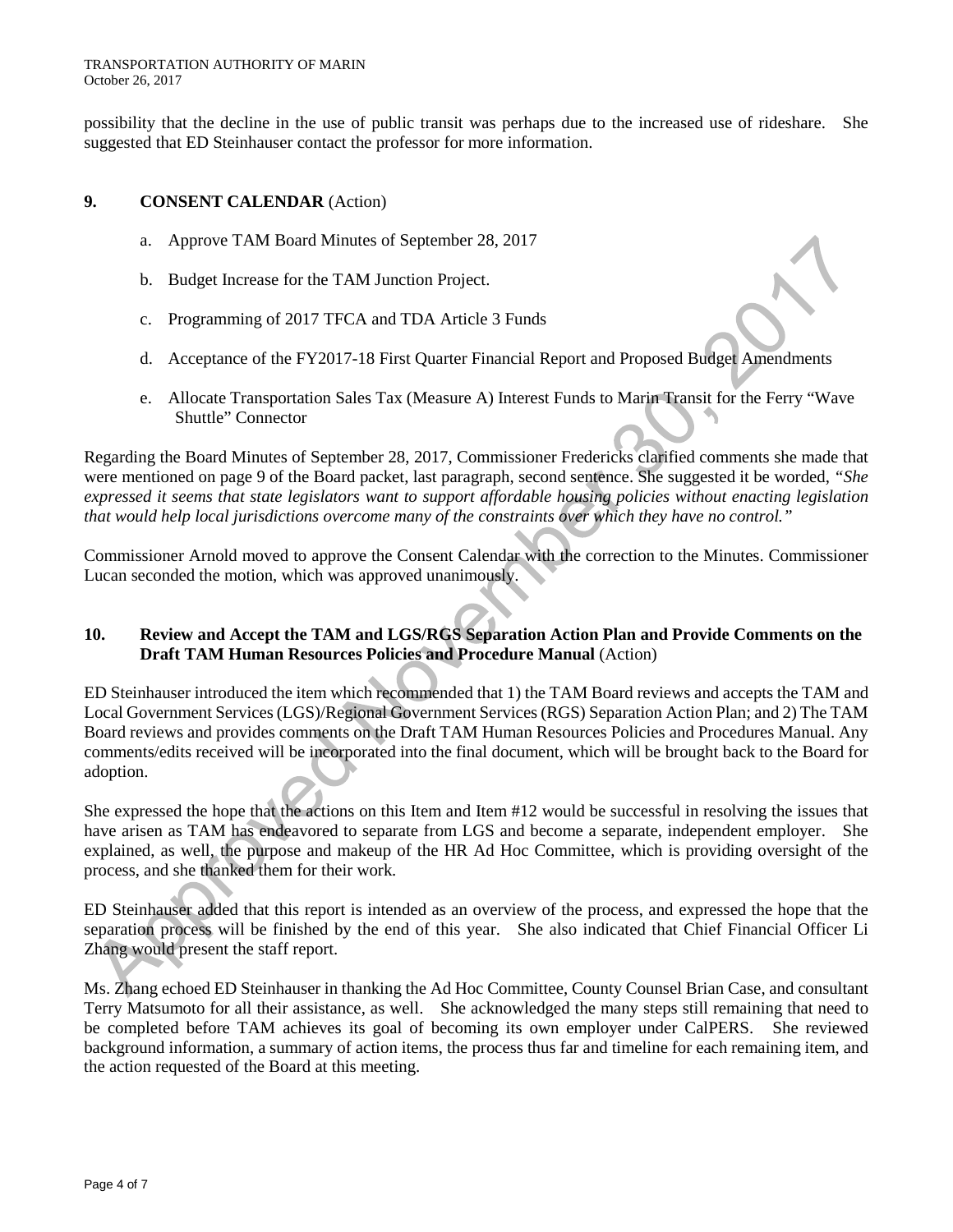ED Steinhauser explained the purpose and role of the HR Procedure Manual and the associated legal requirements. She also confirmed that staff was looking for any issues that the Board might have or need clarification on, but no formal action on the manual was being taken at this time.

Commissioner Lucan thanked Ms. Zhang for the information presented. He asked whether it was possible to tell whether the cost estimates for the process and moving forward in the future would be more than what it was with LGS, less or about the same. Ms. Zhang confirmed that the final outcome can't be known for sure yet, but TAM will have more control over the payroll and HR processes and it is hoped that there will be cost efficiencies as well.

ED Steinhauser confirmed that the one unknown is health care costs under the Affordable Care Act, which staff and the HR Ad Hoc are still reviewing options.

Commissioner Rice asked, and Ms. Zhang confirmed that she was confident that the remaining items were achievable. Commissioner Rice also asked about the hiring of new staff to handle the payroll and human resources functions, which Ms. Zhang had mentioned. Ms. Zhang explained that the new staff would be handling more than payroll tasks and that TAM has needed additional assistance in the Accounting Department ever since the accounting and finance functions were brought inhouse. She added that TAM's timesheet tracking system is extremely complex given its many fund sources. Commissioner Rice commended Ms. Zhang for doing the necessary due diligence.

Chair Moulton-Peters discussed next steps in the process, noting that the Commissioners were free to read through the materials and come back next month ready to have questions answered and vote on the issue. She also thanked staff for their hard work as well, especially the thoughtful and detailed presentation.

Item # 12 taken out of order.

### **12. Final Actions for TAM to Enter into a Contract with CalPERS for Retirement Benefits** (Action)

Consultant Terry Matsumoto presented the staff report which requested that the TAM Board: Approve Final Actions for TAM to enter into a contract with CalPERS for retirement benefits as follows:

- a. Adopt a Resolution Authorizing a Contract with CalPERS for retirement benefits (Action)
- b. Adopt a Resolution to Tax Defer Member Paid Contributions IRC 414(h)(2) Employer Pickup (Action)
- c. Authorize the Board Chair to execute a Letter Agreement in connection with LGS's execution of the CalPERS Reallocation Agreement
- d. Adopt a Resolution Authorizing TAM to Provide Termination Notices to LGS and RGS Effective January 1, 2018, subject to LGS signing the CalPERS Reallocation Agreement

There was no public comment on the item.

Commissioner Rice moved to adopt a resolution, authorizing a contract with CalPERS for retirement benefits, effective January 1, 2018. Commissioner Rodoni seconded the motion, which was approved unanimously.

Vice Chair Arnold moved to adopt a resolution to tax defer member-paid employee contributions (employer pickup), and Commissioner Fredericks seconded the motion. It carried unanimously.

Commissioner Rice moved to authorize the Board Chair to execute a letter of agreement subject to with RGS/LGS execution of the CalPERS reallocation agreement. Commissioner Arnold seconded the motion, and it was unanimously approved.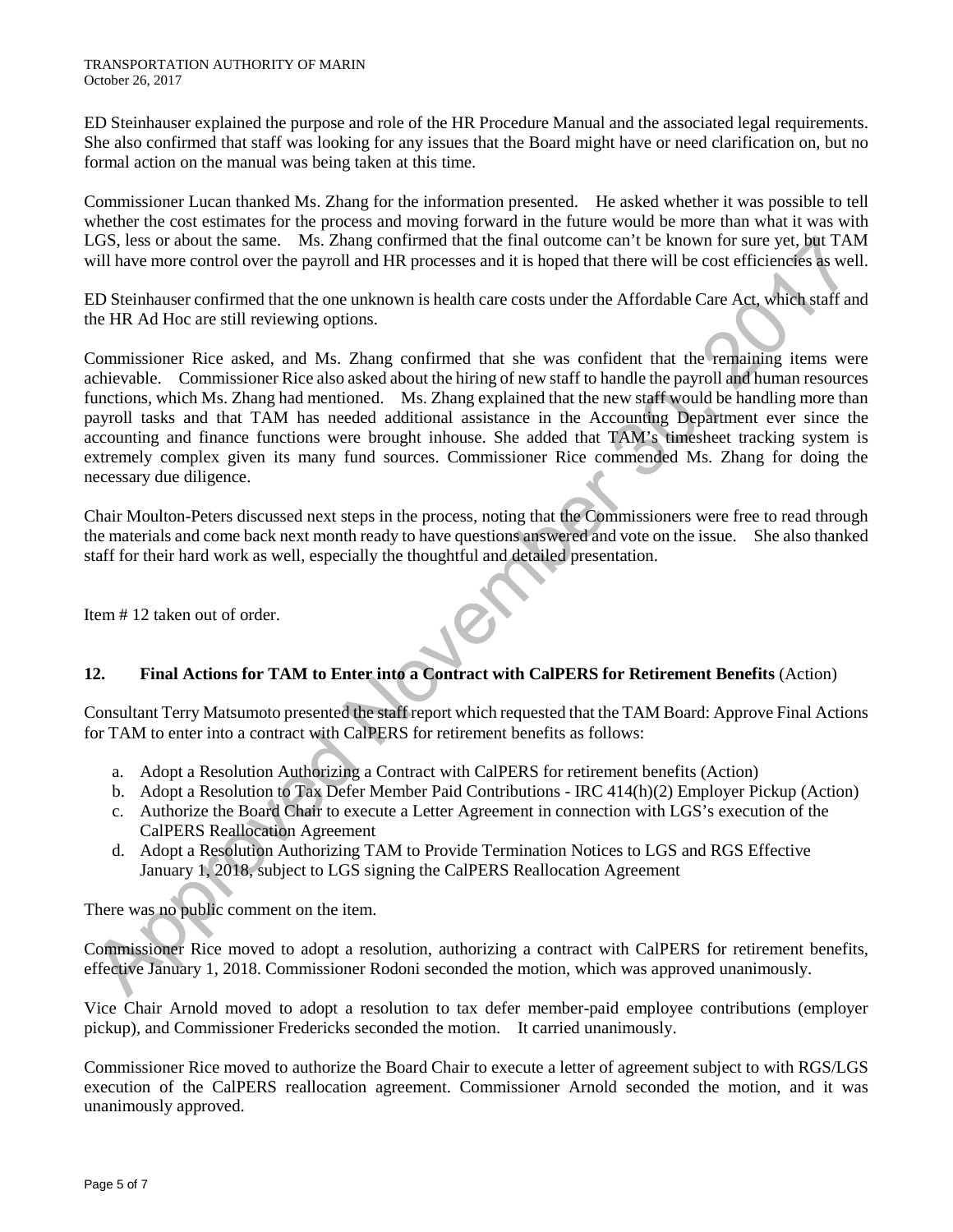Vice Chair Fredericks moved to approve a resolution authorizing TAM to provide termination notices to RGS/LGS, effective January 1, 2018, and Commissioner Rodoni seconded the motion. It carried unanimously.

Chair Moulton-Peters thanked LGS/RGS for their cooperation with TAM to resolve the issues, Mr. Matsumoto and Mr. Case for their assistance, and TAM staff for their hard work and patience with the process.

### **11. Receive an Update and Presentation on the Metropolitan Transportation Commission (MTC) Draft Corridor Plan Financial Opportunities to Fund State Route (SR) 37 Corridor Improvements (**Discussion)

ED Steinhauser reviewed the background of the SR 37 Draft Corridor Plan before handing the item to Principal Project Delivery Manager Nick Nguyen. She noted that the Counties of Marin, Napa and Sonoma have been collaborating for 2 years under an MOU to address congestion relief and sea level rise. The report at this meeting was prepared by the Bay Area Toll Authority (BATA)/Metropolitan Transportation Commission (MTC). She noted that comment letters received so far are included in the packet.

Mr. Nguyen noted that SR 37, as a key corridor connecting Highways 101 and 80, has seen continued planning efforts. He reviewed factors that have contributed to accelerated planning efforts including the formation of a policy committee 2 years ago and a three-week closure in January of 2017, an MTC study called the "Sea Level Rise and Transportation Analysis Study", the draft corridor plan, the three segments from west to east, and the key findings including congestion, flooding potential, sea level rise, strength of the levees, endangered species in the bay lands and wetlands in the corridor.

Mr. Nguyen discussed the consultants' three stages of planning and options considered for each - "Retreating' (or "Abandoning"), "Adapting" and "Accommodating." After reviewing the consultant's vision statement which integrated transportation needs, sea level rise, wildlife mitigation, and multi-modal access, he gave the report's ultimate solution as a raised roadway at a cost of \$1.6 - \$4.6 billion. He noted that Segment B from SR 121 at Sears Point to Mare Island was deemed to be the priority area, and he previewed options, starting from an additional reversible lane, all the way to a full four-lane roadway with bike path design. He pointed out that an integrated design with levees, causeways, wetland channels, and wildlife corridors would mitigate/restore a healthy bay environment, and phasing would likely include a temporary roadway built to the side.

Mr. Nguyen reported that the consultants identified \$43 million worth of short term potential improvements to the corridor. These include flood protection (such as seawalls) in Marin County, enhancements to the SR121 interchange, as well as interchange improvements at Mare Island.

He briefly touched on the potential to connect Bay Trail segments. Timelines could include short-term work through 2030, with the longer term comprehensive projects extending to and beyond 2050. He stated that the policy committee will tackle some of these issues at the next meeting on November 2.

Commissioner Hillmer asked staff to verify the long-term cost estimates. Mr. Nguyen confirmed that the estimates were correct.

Commissioner Campbell commented on a recent workshop in Belvedere where a Netherlands representative expressed concerns with sea level rise and infrastructure. In that regard he asked where the public might view the analysis rejecting the "retreat" from the existing corridor option. Mr. Nguyen referred the Commission to the packet for the draft Corridor Plan. Under that heading, the existing highway corridors, rail, and ferry services were considered not viable to address the needs. He reminded the commissioners that in these early stages, nothing is "set in stone," and comments received will be included in the process. He reviewed comments that have proposed